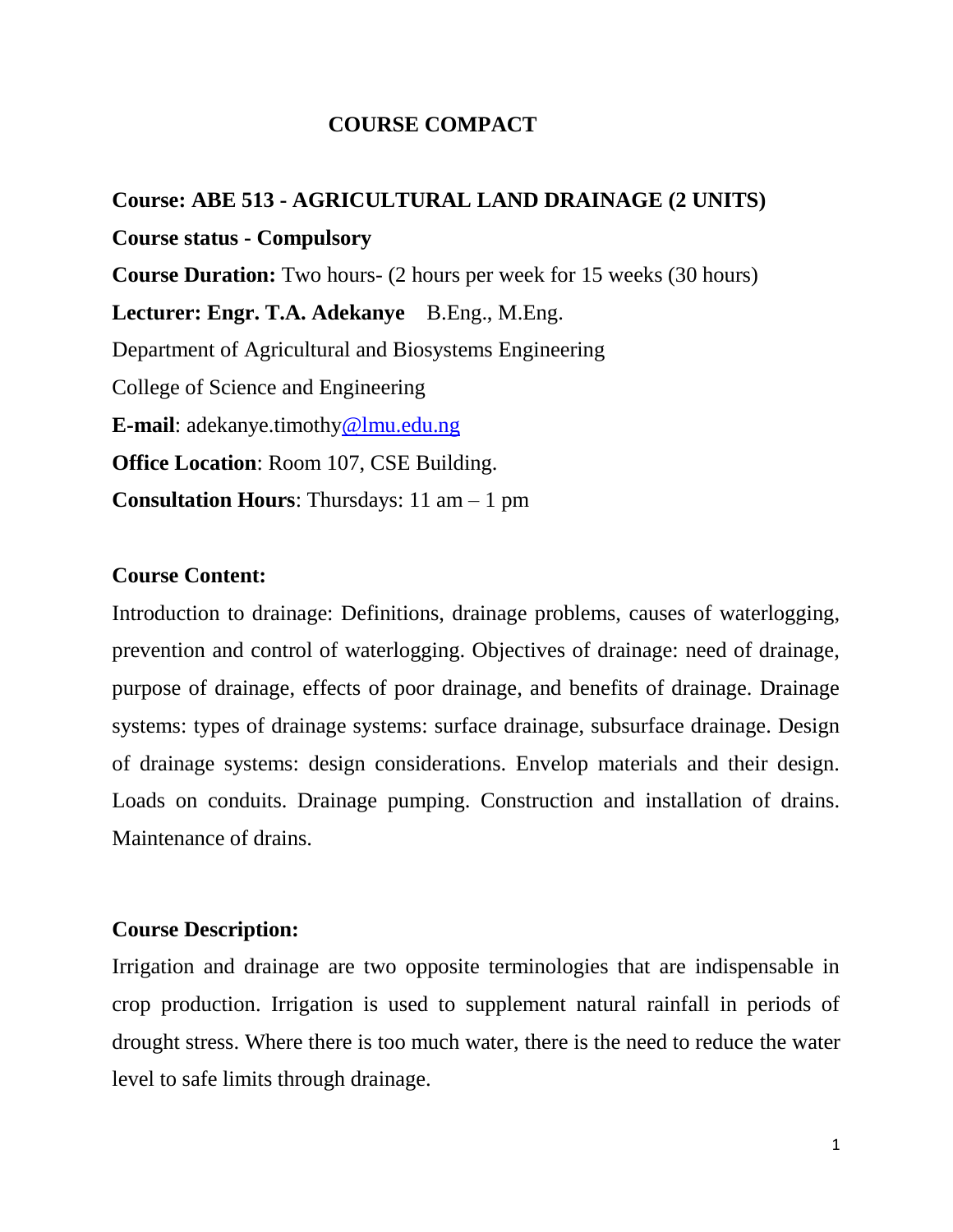Land drainage deals with the control of waterlogging and soil salinization in agricultural lands. In flatlands, a first problem emerges if soil infiltration rates are low and rainfall or irrigation water stands on the ground surface, generally in small depressions or at the edges of the irrigation basin. This problem can be solved by levelling and smoothing the land and providing it with a uniform slope for excess water to flow through furrows or shallow ditches toward the surface drainage outlet. Surface water is discharged into a collector drain through pipes to prevent the erosion of the open ditch bank.

Waterlogging of the root zone due to the presence of perched water tables also occurs if

The percolation rate is lower than the amount of water infiltrated, because of poor internal Drainage of the soil. In flat lands, percolation can be improved by means of sub soiling to break hard pans and other types of less pervious layers of the topsoil. Thus, the soil structure, porosity, and hydraulic conductivity are enhanced and thus are water percolation.

### **Course Justification:**

The topics covered in this course will enable students to understand the basic principles of drainage engineering. This course will also help students to understand the relationship between irrigation and drainage. It will show them how to assess the need for drainage, and will help them understand how drainage systems function.

#### **Course Requirements:**

- 1. Students must have a minimum 70% attendance and participate in all practical classes.
- 2. No student shall be allowed in for this lecture 20 minutes after the allocated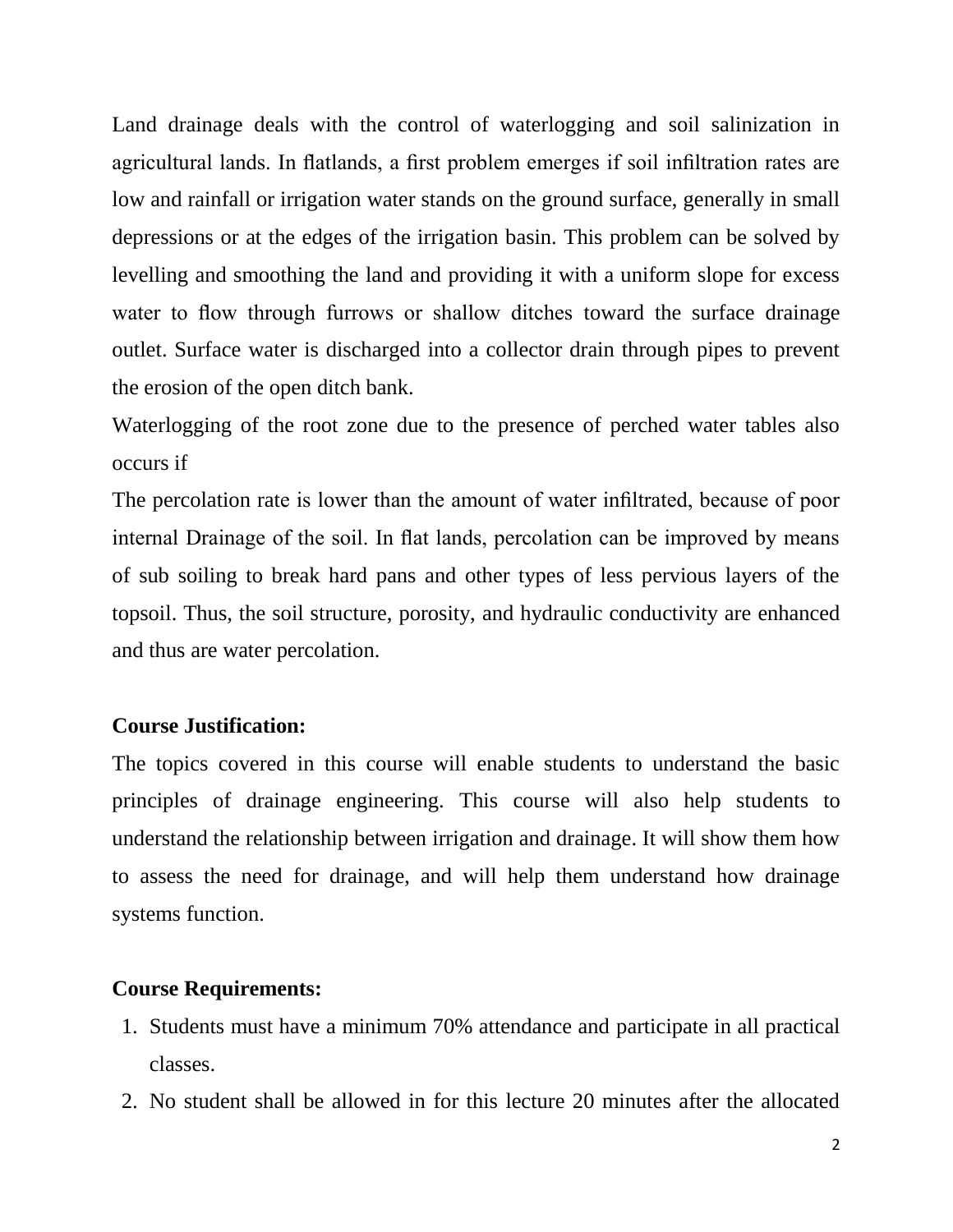time or entrance of the course teacher.

- 3. Assignment that was not submitted and delivered to the course teacher within the stipulated time frame shall not be graded.
- 4. Students shall be required to read beyond what is provided in class or compliment class jottings by making reference to text books for better grade standing.

## **Method of Grading-**

| S/N            | Grading                  | Score $(\%)$ |
|----------------|--------------------------|--------------|
|                | Test                     | 15           |
| $\overline{2}$ | Assignment               | 5            |
| 3.             | Practical                | 10           |
|                | <b>Final Examination</b> | 70           |
|                | <b>Total</b>             | <b>100</b>   |

## **Course Delivery Strategies:**

Lecturing method complimented with field practical work will be adopted. There shall be Power point presentations especially in illustrative topics coupled with note dictations.

# **LIST OF PRACTICALS**

1.

**Note**: attendance in the practical is compulsory for students.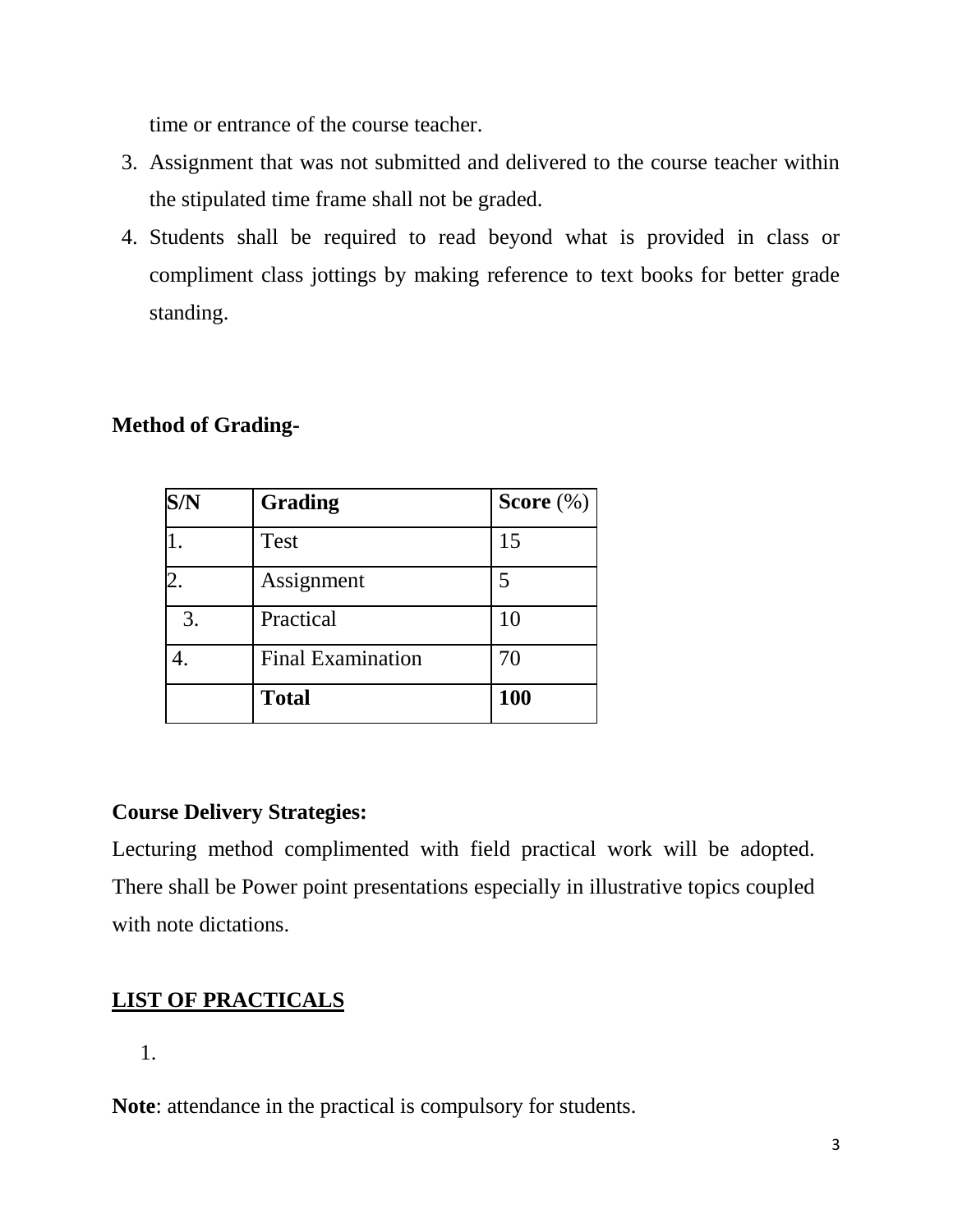#### **Week 1:** Introduction to drainage

**Week 2:** Objectives of drainage

**Week 3:** Drainage systems

**Week 4:** Drainage systems - continue

**Week 5:** Drainage systems – Continue

## **Week 6: Practical I and II**

**Week 7:** Design of drainage systems

**Week 8:** - Design of drainage systems

## **Week 9: Mid Semester Examination**

**Week 10:** Construction and installation of drains.

## **Week 11: Practical III and IV**

**Week 12:** Maintenance of drains

**Week 13:** Maintenance of drains

**Week 14:** Revision

**Week 15**: Examination

## **Reading List:**

- 1. S.K. Garg. Irrigation Engineering and Hydraulic Structures.  $14<sup>th</sup>$  Edition. 2006.
- 2. IOE .1995. Hill Irrigation Engineering. Institute of Engineering, Pulchowk Campus.